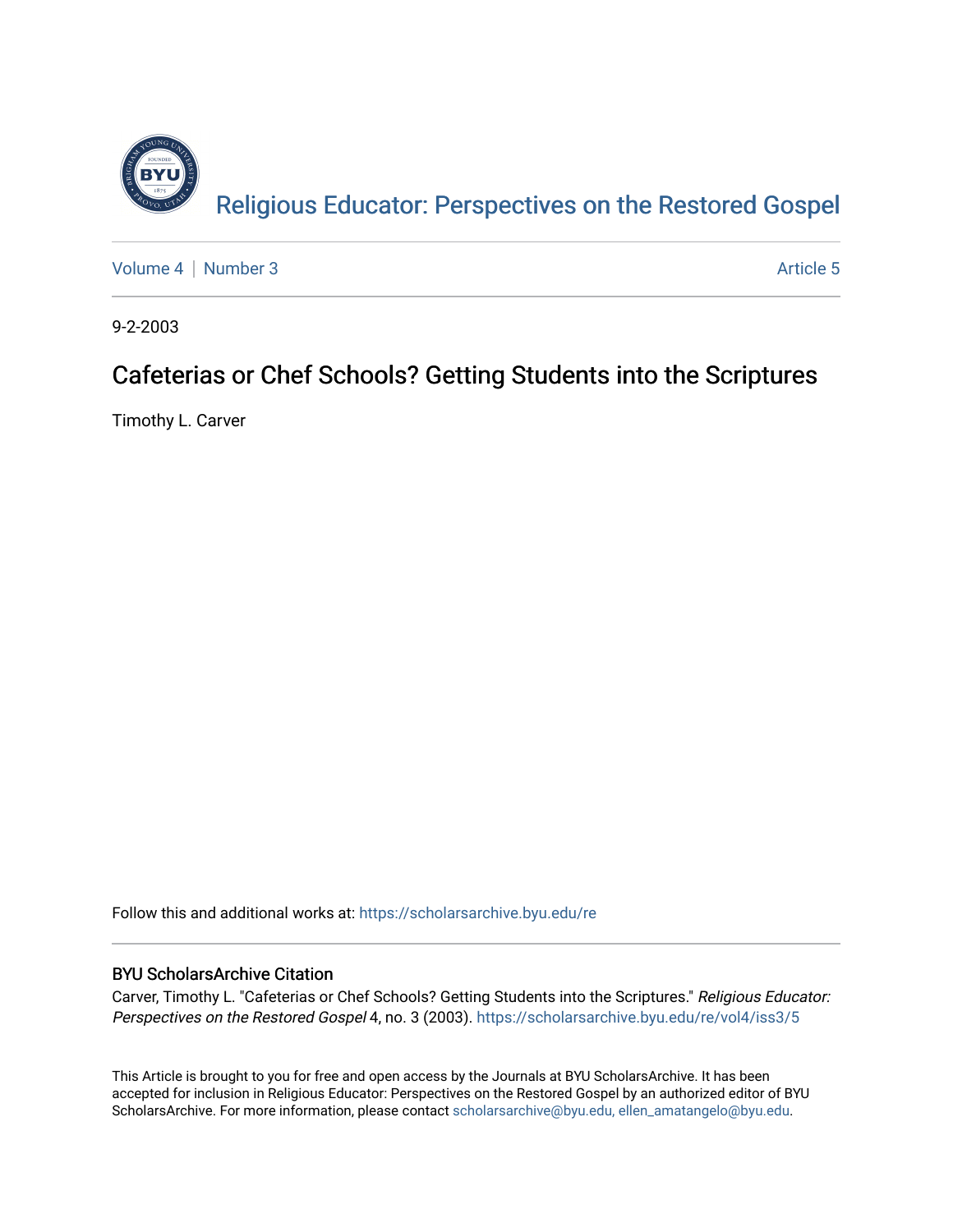

The Scriptures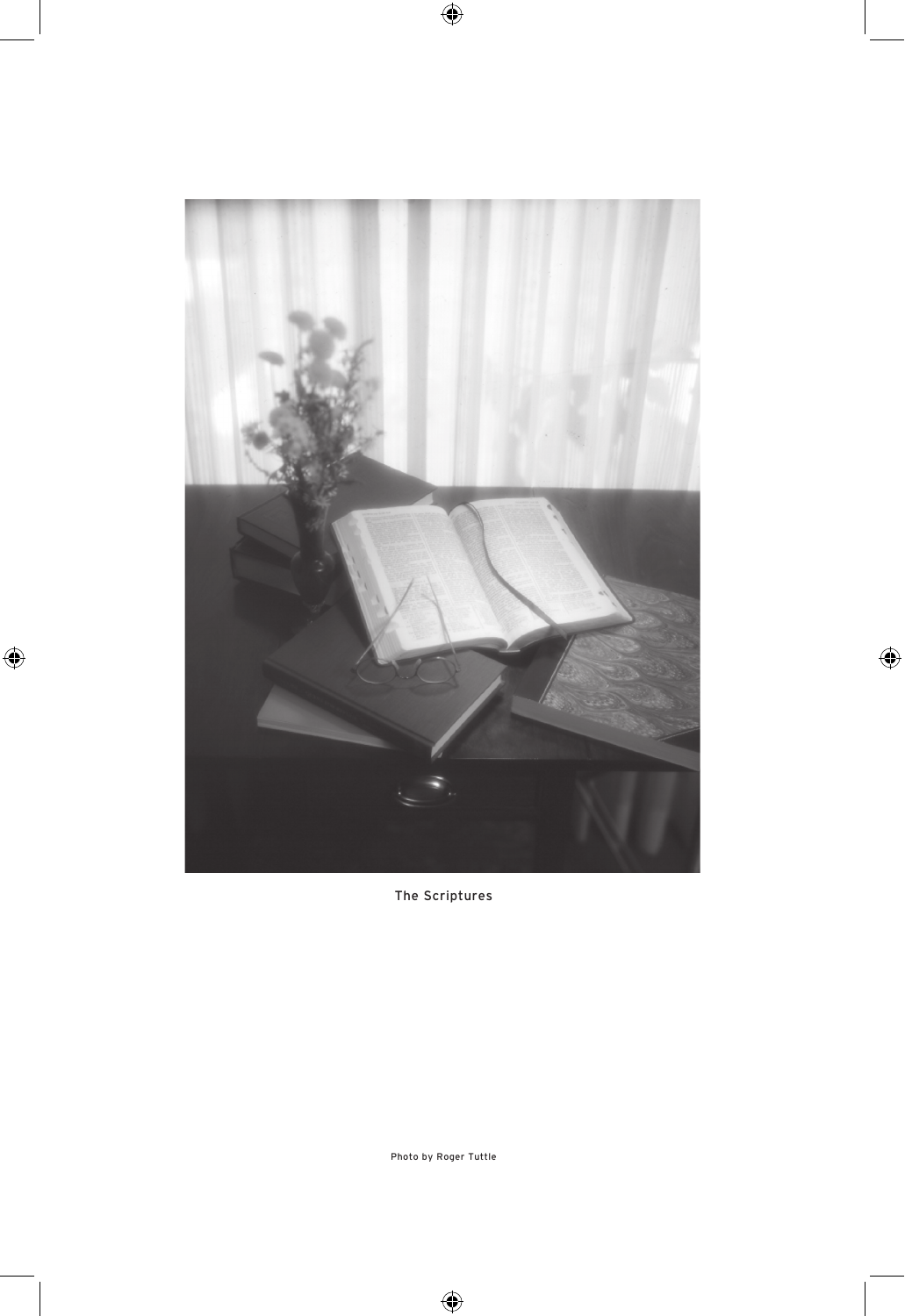# Cafeterias or Chef Schools? Getting Students into the Scriptures

*Timothy L. Carver*

*Timothy L. Carver is serving as a seminary principal in Ogden, Utah.*

 Perhaps Church Educational System teachers are like good mothers. We always want to have a nice hot meal ready for our students when they arrive. But sooner or later a good mom realizes that someday her children will be on their own and will need to know how to cook for themselves.

 Leaders of The Church of Jesus Christ of Latter-day Saints and of the Church Educational System have long encouraged us not only to provide lessons that are ready to be eaten but also to help our students learn how to cook on their own. President Howard W. Hunter taught:

 I strongly encourage you to use the scriptures in your teaching and to do all within your power to help the students use them and become comfortable with them. I would like our young people to have confidence in the scriptures, and I would like you to interpret that phrase two ways.

 First, we want the students to have confidence in the strength and truths of the scriptures, confidence that their Heavenly Father is really speaking to them through the scriptures, and confidence that they can turn to the scriptures and find answers to their problems and their prayers. That is one kind of confidence I would hope you give your students, and you can give it to them if you show them daily, hourly, that you trust in the scriptures just that way. Show them that you yourself are confident that the scriptures hold the answers to many—indeed most of life's problems. So when you teach, teach from the scriptures.

 Obviously another meaning implied in the phrase "confidence in the scriptures" is to teach students the standard works so thoroughly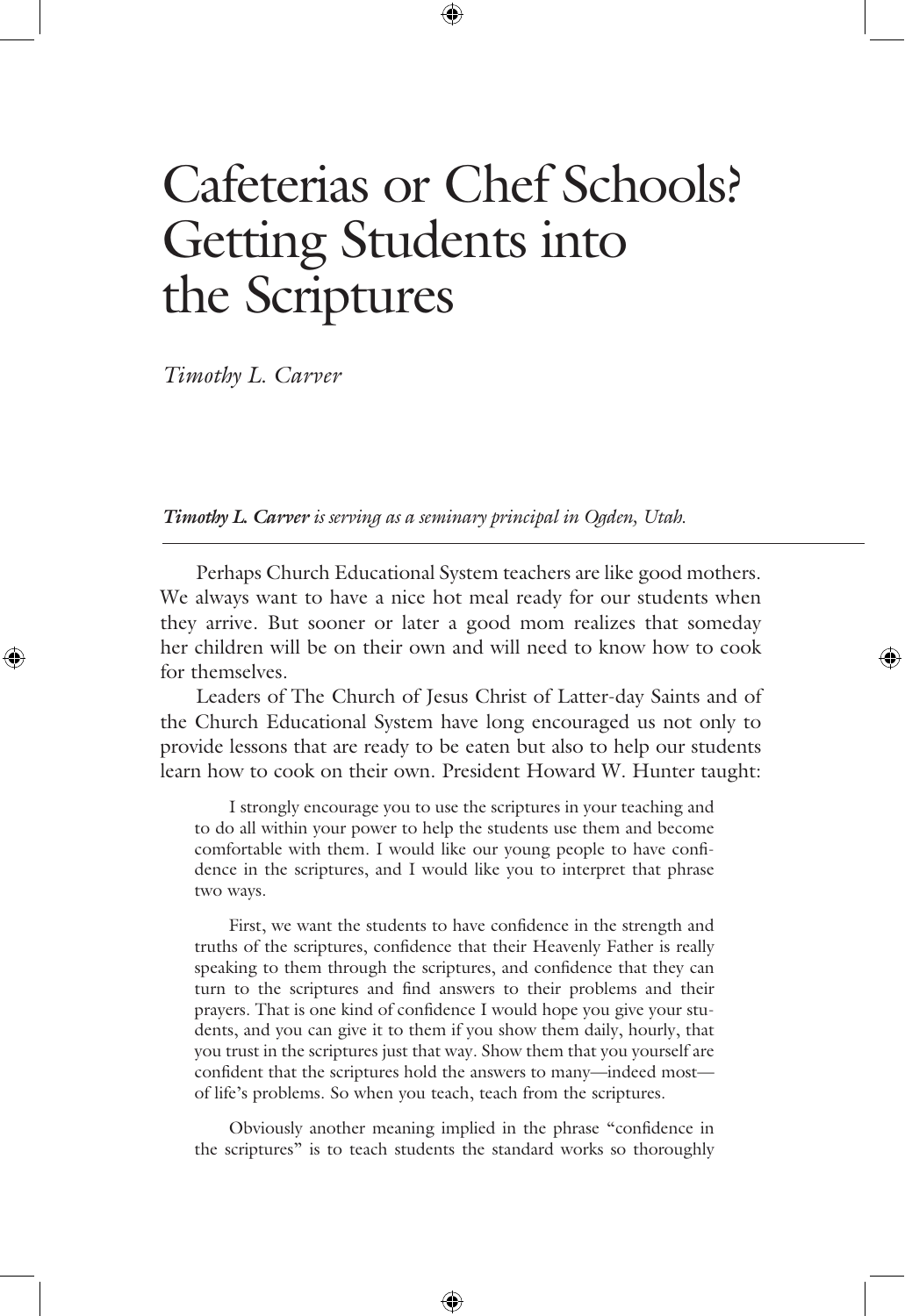that they can move through them with confidence, learning the essential scriptures and sermons and texts contained in them. We would hope none of your students would leave your classroom fearful or embarrassed or ashamed that they cannot find the help they need because they do not know the scriptures well enough to locate the proper passages. . . .

 We have a great responsibility as religious educators in the Church to make sure our own members, our own young people, do not fall into that unfortunate category of being blinded, of being good, fine, worthy young men and women who are kept from the truths of the scriptures because they do not know where to find those truths and because they do not possess confidence between the covers of their standard works. . . .

 Our great task is to ground these students in what *can* go with them through life, to point them toward him who loves them and can guide them where none of us will go. . . . Make certain that when the glamour and charisma of your personality and lectures and classroom environment are gone that they are not left empty-handed to face the world. Give them the gifts that will carry them through when they have to stand alone. When you do this, the entire Church is blessed for generations to come. . . .

 We ought to have a Church full of women and men who know the scriptures thoroughly, who cross-reference and mark them, who develop lessons and talks from the Topical Guide, and who have mastered the maps, the Bible Dictionary, and the other helps that are contained in this wonderful set of standard works. There is obviously more there than we can master quickly. . . .

 Not in this dispensation, surely not in *any* dispensation, have the scriptures—the enduring, enlightening word of God—been so readily available and so helpfully structured for the use of every man, woman, and child who will search them. The written word of God is in the most readable and accessible form ever provided to lay members in the history of the world. Surely we will be held accountable if we do not read them, and surely you will be held accountable as professional teachers if you do not wholly invest your students in them.**<sup>1</sup>**

#### **Four Helpful Scripture Study Skills**

 There are many scripture study skills that might be discussed. Space will allow only four:

**1. Teach students to read for understanding.** Many times students will skip over words, phrases, or verses they do not understand because they are more focused on getting *done* than they are on getting *understanding*. Encourage students to set an amount of *time* to read instead of a number of *verses* to read, and they will be much more likely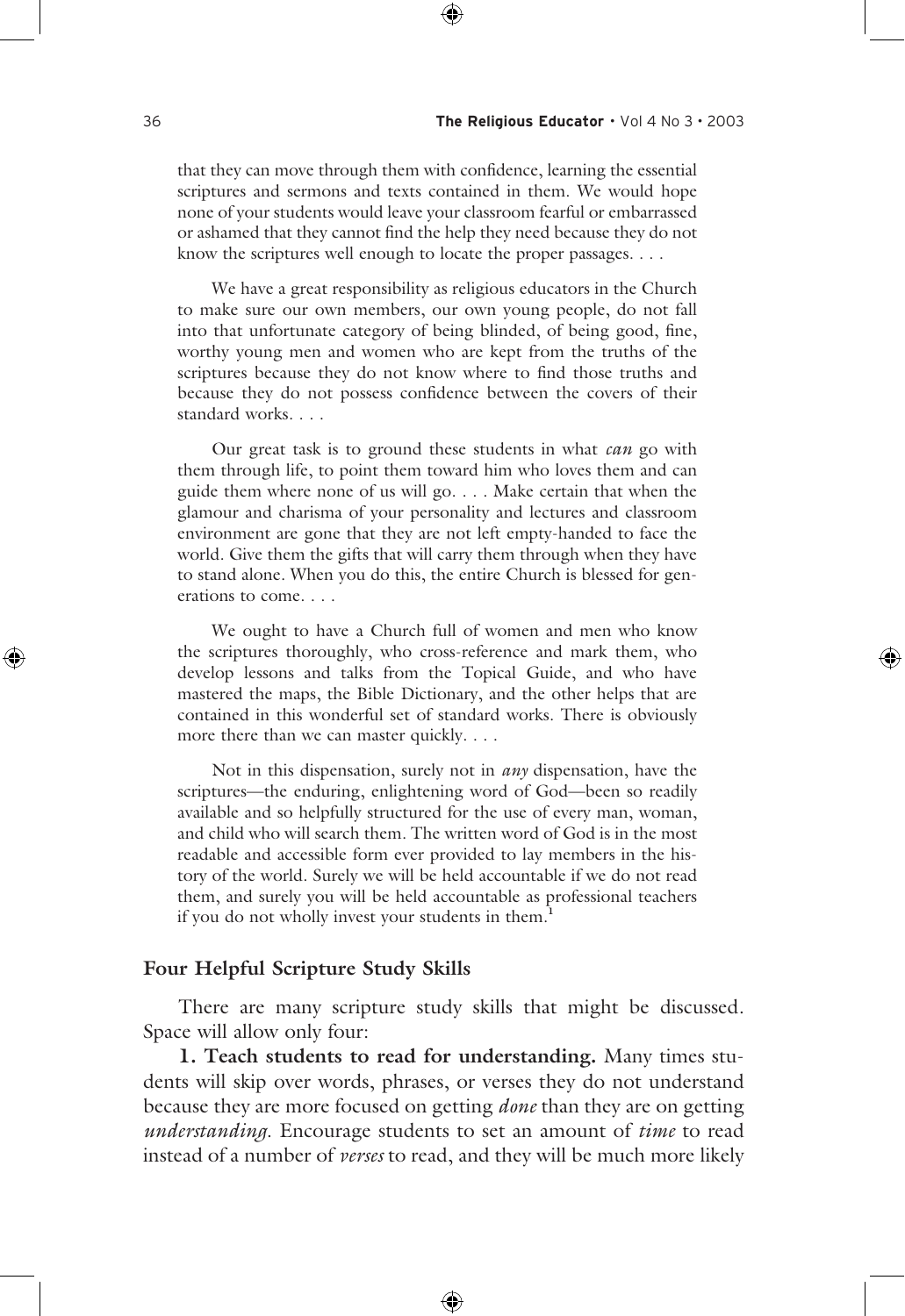to *search* than to *skim*. President Hunter also stated: "It is better to have a set amount of time to give scriptural study each day than to have a set amount of chapters to read. Sometimes we find that the study of a single verse will occupy the whole time."**<sup>2</sup>**

**2. Teach students how to use the scripture helps.** In 1982, Elder Bruce R. McConkie stated that the new Latter-day Saint edition of the scriptures was one of three most significant things that had happened in recent Church history. He then added, "We are somewhat saddened, however, that the generality of the Saints have not yet caught the vision of what our new scriptural publications contain and are not using them as they should. . . .

 *"Never since the day of Joseph Smith; never since the translation of the Book of Mormon; never since the receipt of the revelations in the Doctrine and Covenants and the inspired writings in the Pearl of Great Price never has there been such an opportunity to increase gospel scholarship as has now come to us.*<sup>33</sup>

 These scripture helps include chapter headings, the Joseph Smith Translation, alternate words, and maps.

*Chapter headings.* Prior to attending a Shakespearean play, many people will take the time to read a summary of the plot. Though doing so does not ensure total understanding, it greatly increases comprehension of the story they are about to see. A chapter heading does the same for a chapter of scripture. Teach the students to take a few moments to read the chapter heading.

*The Joseph Smith Translation.* In the confrontation between Moses and Pharaoh, the King James Version tells us that "the Lord hardened the heart of Pharaoh" (Exodus 9:12). At the bottom of the page, we find the Joseph Smith Translation to this verse: "And Pharaoh hardened his heart, and he hearkened not unto them." Teach students that the term *appendix* in the footnotes refers to a section in the back of the Bible (just before the maps) containing longer additions of the Joseph Smith Translation that would not fit at the bottom of the page.

*Alternate words.* You will also see the following abbreviations in the footnotes:

 *"*HEB" gives an alternate translation from the original Hebrew word. Genesis 6:6 reads: "And it repented the Lord that he had made man on the earth." At the bottom of the page we find that an alternate Hebrew translation for *repent* is *to be sorry.* 

 *"*IE" provides a simple explanation of a difficult word or phrase. In 1 Samuel 17:6, we read that Goliath wore "greaves of brass." The "IE" footnote at the bottom explains the word *greaves* as *shin armor.*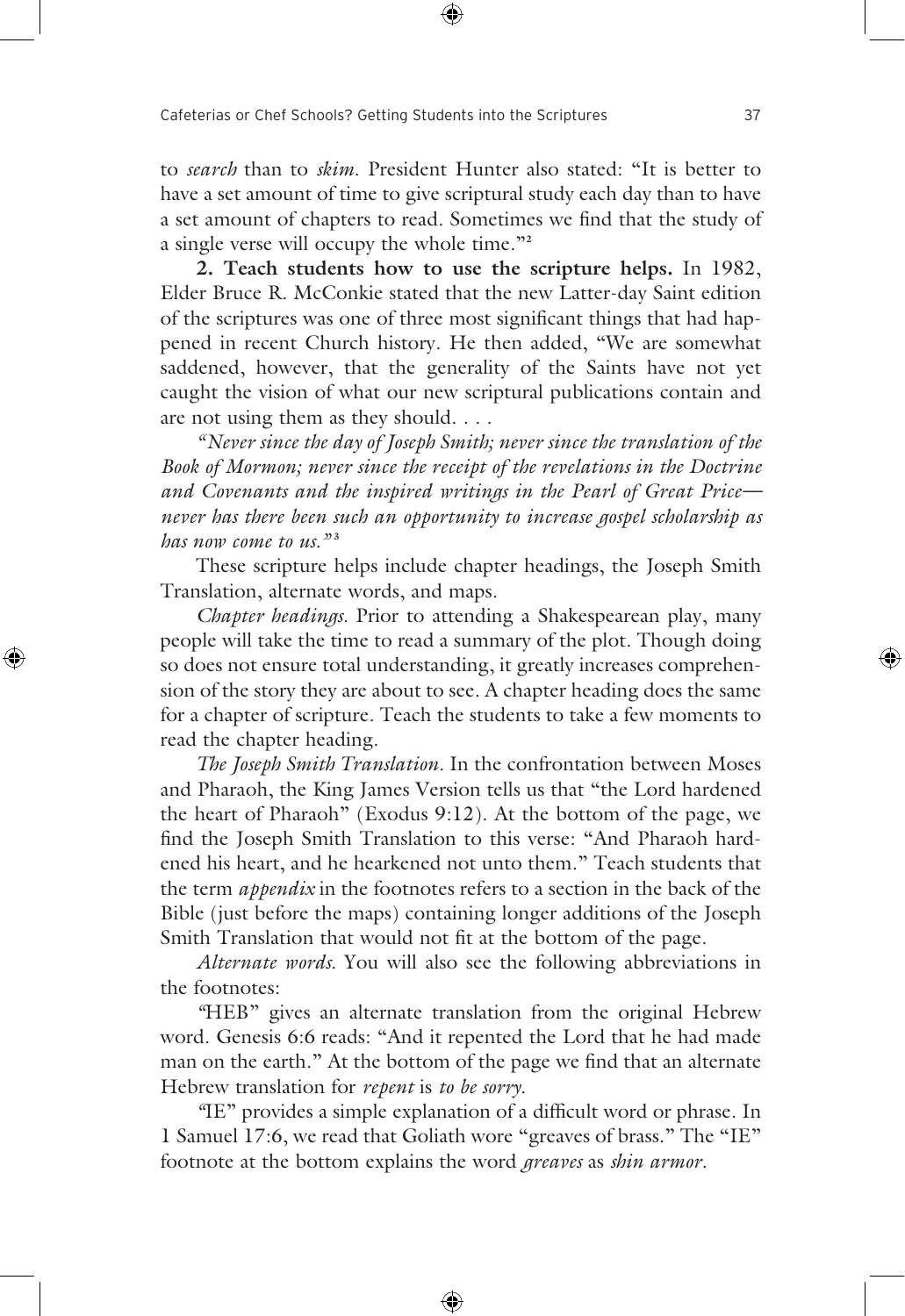"OR" gives an alternate word for an archaic English word. For example, 1 Samuel 14:20 states that "there was a very great discomfiture." The "OR" footnote informs us that *discomfiture* is an archaic word for *panic.*

*Maps.* How far did the Wise Men travel in their journey from Jerusalem to Bethlehem in their search for the Christ child? Your students will probably be surprised to learn that it is only about five miles. Maps are very helpful in visualizing the distances and locations of significant sites and journeys. The campaign of Joshua against the Canaanites, the locations of Gethsemane and Calvary, and the journey of the Saints from Nauvoo to the Salt Lake Valley are just a few examples of information that becomes much more visual with the help of maps.

**3. Teach students to use two dictionaries.** What is a *soothsayer*? What are *frankincense* and *myrrh*? What was Isaiah prophesying when he told disobedient Israel that "ten acres of vineyard shall yield one *bath*, and the seed of an *homer* shall yield an *ephah*" (Isaiah 5:10; emphasis added)? Helpful insights into all these words can be found in the Bible Dictionary. Show the students the value of taking time to look up words they do not understand.

 Not all difficult words are found in the Bible Dictionary, however. Another great help is to have a regular dictionary on hand. How often do students come across the words *woe* and *verily* in the scriptures? Do they know what these words mean? Looking up these words in a dictionary will significantly enhance their understanding of this warning from the Lord: "*Verily*, I say unto you, that *woe* shall come unto the inhabitants of the earth if they will not hearken unto my words" (D&C 5:5; emphasis added).

 A good dictionary will also offer insights into the meaning of a word by breaking it down into its roots. Isaiah teaches us that Jesus Christ "bare the sin of many, and made intercession for the transgressors" (Isaiah 53:12). The dictionary shows that the word *intercession* consists of two Latin roots: *inter* (between) + *cedere* (to go). This understanding provides greater insight into why Jesus Christ is called our Intercessor with the Father. Try it with the word *transgressor* and see what you discover.

**4. Teach students how to find doctrines and principles.** Though the terms *doctrine* and *principle* can be used interchangeably, it might be helpful to consider the following simple definitions:

*Doctrine*: "An eternal truth we learn."

• The Father has a body of flesh and bone.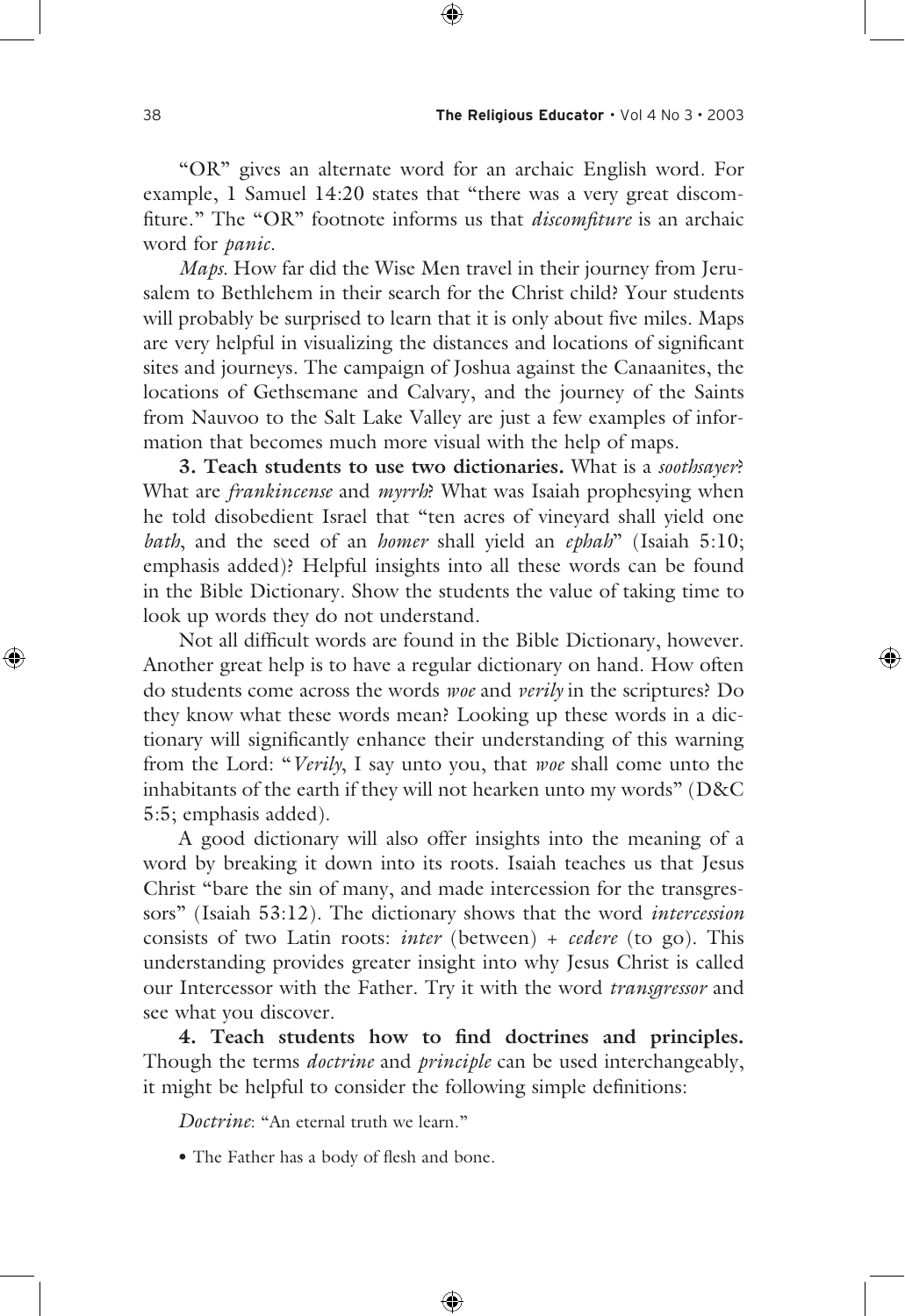- There are three degrees of glory.
- Jesus Christ created the earth.

*Principle*: "An eternal truth we live."

- Repentance
- Prayer
- The Word of Wisdom

 What is the value of learning the doctrines? President Boyd K. Packer said: "True doctrine, understood, changes attitudes and behavior. The study of the doctrines of the gospel will improve behavior quicker than a study of behavior will improve behavior. . . . That is why we stress so forcefully the study of the doctrines of the gospel."**<sup>4</sup>**

 Living the principles always brings forth the blessings attached to them. The Prophet Joseph Smith taught, "There is a law, irrevocably decreed in heaven before the foundations of this world, upon which all blessings are predicated—and when we obtain any blessing from God, it is by obedience to that law upon which it is predicated" (D&C 130:20–21).

 President Packer further said of principles: "The Word of Wisdom was 'given for a principle with promise' (D&C 89:3). That word *principle* in the revelation is a very important one. A principle is an enduring truth, a law, a rule you can adopt to guide you in making decisions."**<sup>5</sup>**

 A principle stated with its promised blessing becomes a "principle with promise." Some examples of principles with promise are:

- True repentance brings a forgiveness of sin.
- Those who endure to the end will be saved.
- Those who live the Word of Wisdom will run and not be weary.

 Determining the doctrines and principles within a block of scripture is not a quick skill to learn, but it is a skill well worth the time to develop. Elder Richard G. Scott has said: "As you seek spiritual knowledge, search for principles. Carefully separate them from the detail used to explain them. Principles are concentrated truth, packaged for application to a wide variety of circumstances. . . . It is worth great effort to organize the truth we gather to simple statements of principle."**<sup>6</sup>**

 Some scriptural writers point out principles with the phrase "thus we see":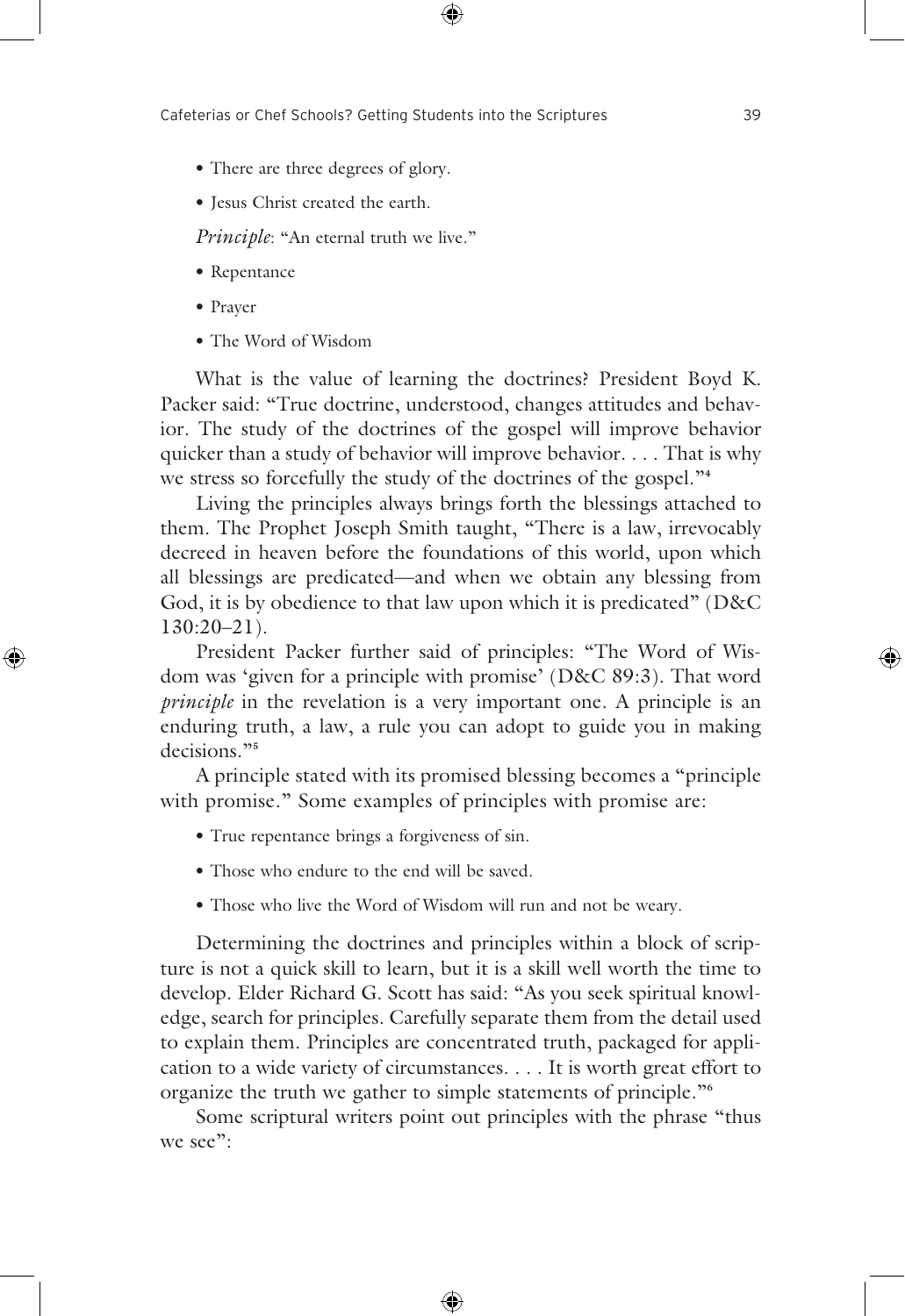- "And thus we see that by small means the Lord can bring about great things" (1 Nephi 16:29).
- "And thus we see that the devil will not support his children at the last day, but doth speedily drag them down to hell" (Alma 30:60).
- "Thus we may see that the Lord is merciful unto all who will, in the sincerity of their hearts, call upon his holy name" (Helaman 3:27).

Principles are sometimes stated (or implied) in "if . . . then" terms:

- "And *if* it shall so be that they shall believe these things *then* shall the greater things be made manifest unto them" (3 Nephi 26:9; emphasis added).
- "If any man will do his will, he shall know of the doctrine" (John 7:17).

Some scriptures merely imply the "if . . . then" term:

- "And inasmuch as ye shall keep my commandments, ye shall prosper" (1 Nephi 2:20).
- "Behold, he who has repented of his sins, the same is forgiven" (D&C 58:42).

 Many doctrines and principles lie quietly hidden within the stories of the scriptures. The story of David and Goliath can be told as an exciting tale of a boy who slew a giant. But the relevance to our lives is lacking unless we find the doctrines and principles that lie beneath the storyline:

- God is more powerful than any man, any armor, or any army. (doctrine)
- We should trust in the arm of God and not in the arm of flesh. (principle)
- Those who trust in God will be supported by God. (principle)
- The Lord will do battle for His people. (doctrine)

 The stories, events, revelations, and sermons of the scriptures are filled with doctrines and principles. How unfortunate if our youth see only facts and history.